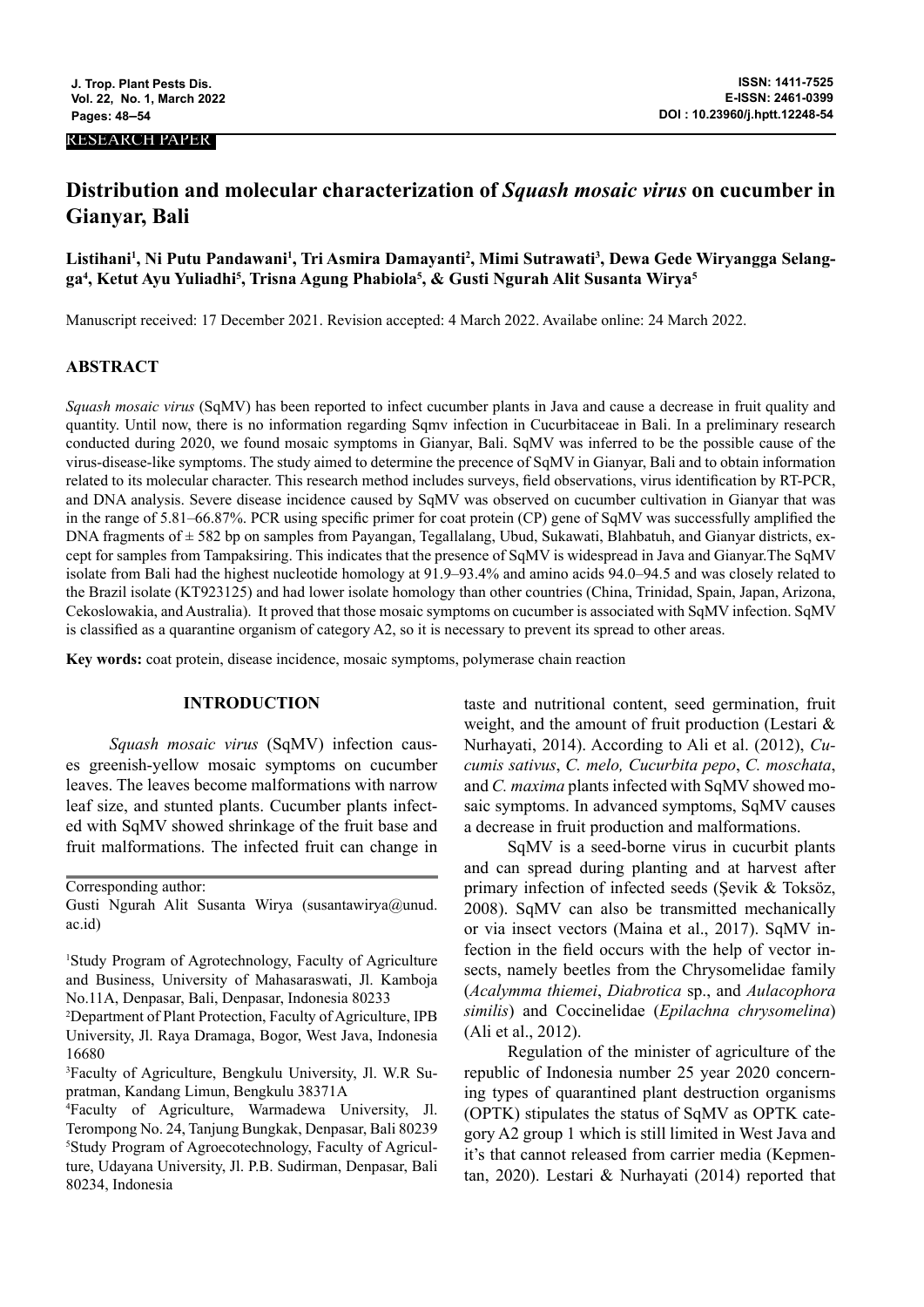SqMV had infected 100% of cucumber seeds. SqMV has been detected in five cucumber varieties in Indonesia and has been detected in Java (Purba et al., 2017; Listihani, 2019). Several factors that can trigger an increase in disease severity in an area are changes in climatic conditions, plant cultivation techniques, and traffic of plant material between regions (Ahanger et al., 2013; Hanssen et al., 2010). *Tobacco mosaic virus* (TMV) increases its multiplication when temperature reaches 34–36 °C (Ahanger et al., 2013). Given the nature of SqMV, it is possible that the source of SqMV infection in Indonesia comes from imported vegetable seeds.

Until now, there have no reports of SqMV infection in cucumber plants in Bali. Therefore, this study aimed to determine the presence of SqMV in cucumber plants in Bali. This information is very important because there is no information regarding the detection and presence of SqMV in Bali.

#### **MATERIALS AND METHODS**

**Collection and Disease Incidence.** The survey and sampling of cucumber cultivations were carried out in Gianyar Regency, Bali Province (Payangan, Tegallalang, Tampaksiring, Ubud, Sukawati, Blahbatuh, and Gianyar Districts). Sampling was carried out by purposive sampling method, as many as 10 symptomatic samples were taken from each location. The total samples taken were 90 samples, then used as material for virus detection. Calculation of disease incidence  $by$  random sampling with each location as  $may_{0}$ For the number of symptomatic samples<br>
by random sampling with each location as many  $\gamma_0$ lated by:

**Total RNA Extraction from Symptomatic Leaves and RT-PCR Amplification.** Total RNA was extracted from symptomatic plant leaf tissue using the CTAB method. Total viral RNA was isolated from infected leaf with a procedure described by Doyle & Doyle (1990). Fresh tissue  $(0.1 \text{ g})$  grinded with liquid nitrogen and added 500 μL of 10% CTAB buffer (cetyl-trimethyl-ammonium bromide, 0.1 M Tris-HCl pH 8, 0.05 M EDTA, 0.5 M NaCl, 1% β-mercaptoethanol). Then it transferred to 1.5 mL micro tubes and incubated in a water bath at 65 ºC for 30 min, then the micro tubes were inverted every 10 min. After 30 min the micro tube containing the mixture was taken from a water bath and allowed to stand for 2 min at room temperature, then added 500 μL of the Chloroform: Is-

oamyl alcohol mixture with a ratio of 24: 1 (v:v). The mixture was vortexed for 5 min until well mixed, then centrifuged (Microlitre Centrifuge Z 207M, Hermle, Germany) at a speed of 14,000 rpm for 15 min. A total of 450 μL of supernatant was taken and transferred into a new micro tube, then 3 M of sodium acetate was added. The mixture was vortexed and incubated at -80 ºC for 2 hours or -20 ºC for one night. After incubation, the nucleic acid mixture was centrifuged at 12,000 rpm for 10 min to precipitate the nucleic acids. The nucleic acid pellets were washed by 500 μL of 70% ethanol, then centrifuged again at 8000 rpm for 5 min, pellets were dried. After drying, the pellets containing total RNA were dissolved in 50 to 100 μL of TE buffer (pH 8) (10mM Tris-HCl, 8 mM EDTA) and it was stored at -20 ºC until ready for use.

The composition of the reverse transcription (RT) PCR mixture consisted of 1 μL oligo dNTP 10 mM, 2 μL total RNA, and 2.75 μL dH2O. All reagents were vortex gently and incubated at 65 ºC for 5 min in water bath, then immediately cooled in ice. Next to the reactants were added 2 μL of RT buffer, 1 μL dNTP 10 mM, 0.5 μL DTT 50 mM, 0.5 μL RNAse inhibitor (RiboLock RNase Inhibitor 20 units/μL), 0.25 μL MmuLV (Revertaid 200 units/μL) (Thermo Fisher Scientific, Waltham, MA, USA) to a total volume of 10 μL. The reverse transcription reaction was carried out at 42 ºC for 60 min followed by 70 ºC for 10 min in order to deactivate the enzyme in the PCR machine. The cDNA product can then be used as a template for amplification.

Amplification of cDNA total using machine PCR thermal cycler (MultiGene OptiMax Thermal Cycler 230V Model, Labnet, USA). The primer pair used to amplify SqMV was SqMV RNA2-f1 (5'-GGTG-CAGCAGCTTGGAACTTATAATCCAATTTGG-3')/ SqMV RNA2-r1 (5'-TGGGAAAGAAGCCACAA-CAAAACCC-3'), with target amplicon sizes  $\pm$  582 bp (Chinnaraja et al., 2015). The composition of the amplification reaction for a total volume of 25 μL was 12.5 μL Go Taq green 2x (Thermo scientific, USA), 1 μL 10 μM reverse primer, 1 μL 10 μM forward primer, 9.5 μL nuclease-free water, and 1 μL cDNA.

DNA was electrophoresis on 1% agarose gel [0.3 g of agarose dissolved in 0.5x TBE buffer (45 mM Tris-borat, 1 mM EDTA) up to 30 mL]. The agarose gel solution was cooled to 50 ºC for 15 min, then fluoroVuo TM nucleic acid dye (Smobio, Taiwan) was added. Electrophoresis was carried out at a voltage of 100 V for 20 min. The results of the electrophoresis were then visualized under ultraviolet transilluminator and documented with a digital camera.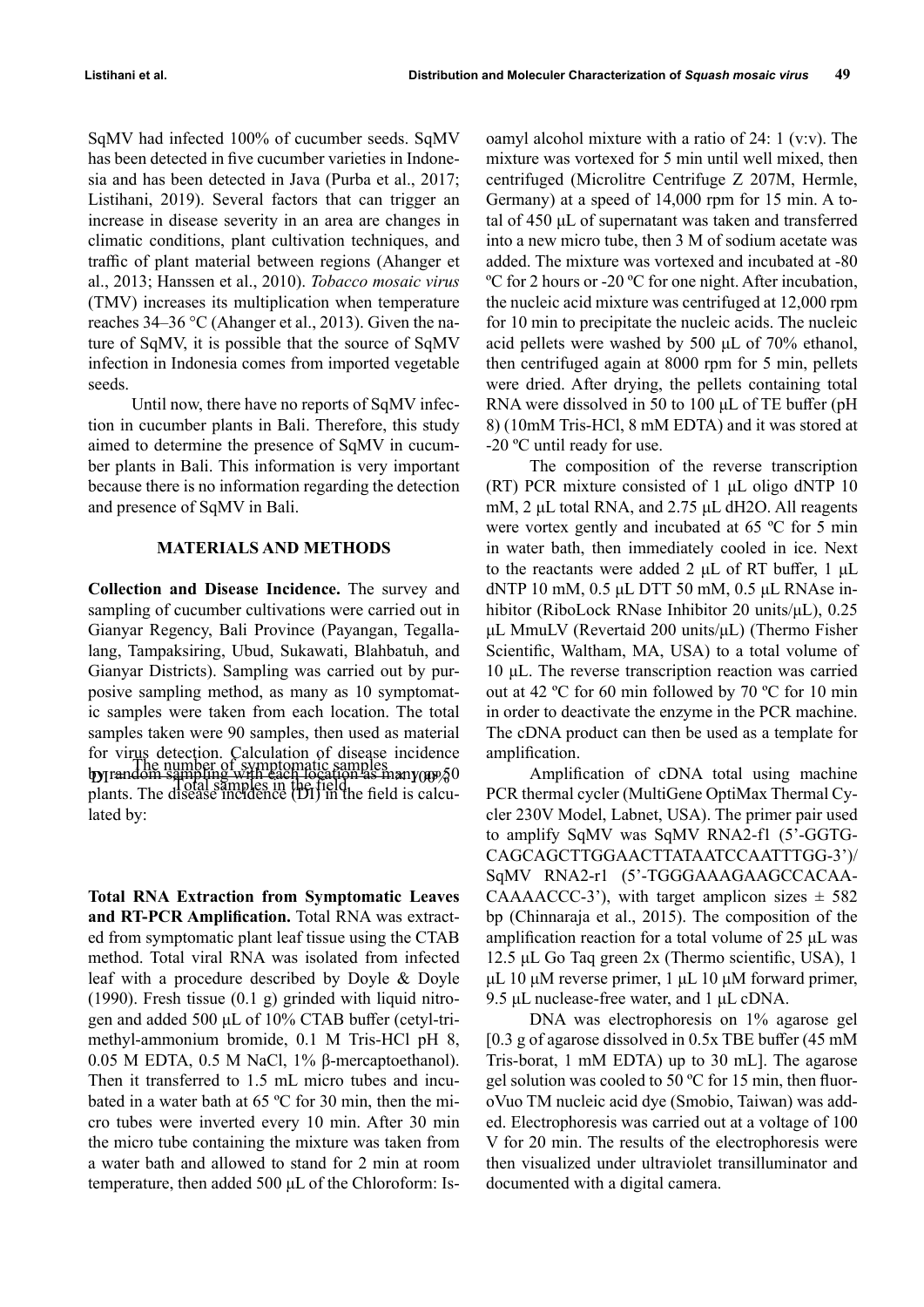**Identification of SqMV Based on DNA Sequence Analysis.** The amplified DNA fragments were sent to 1<sup>st</sup> Base Malaysia for the sequencing. The sequence was analyzed using BLAST (Basic Local Alignment Search Tool) program (https://blast.ncbi.nlm.nih.gov/ Blast.cgi) aims to see the level of similarity to the nucleotide sequences of related species found in Gen-Bank. Matrix homology identities were analyzed using BioEdit software 7.0.9 for Windows 95/98/NT/2000/ XP (Hall, 2007) and phylogenetic trees were analyzed using MEGA v6.0 software (Tamura et al., 2013) using bootstrap 1000 times replication.

### **RESULTS AND DISCUSSION**

**Disease Symptoms on Cucumber Plants.** During field surveys in several cucumber cultivation areas in Gianyar Regency, we found varying virus-like symptoms on cucumbers such as mosaic, yellowing, vein

banding, vein clearing, and leaf malformation, and mottle (Table 1). Mosaic symptoms were found in all districts, except in Tampaksiring. Mosaic symptoms observed in the field were seen on young leaves (Figure 1A) and on fruit showed malformations accompanied by mosaic symptoms (Figure 1B). Symptoms like these are typical symptoms of SqMV infection in Cucurbitaceae plants (Aulia, 2004; Ali et al., 2012; Firmansyah et al., 2017).

**Diseases Incidence of Virus like Symptoms.** The incidence of disease in the field ranged from 5.81% to 66.87% (Table 1). The disease incidence was more than 50% in Ubud and Blahbatuh Districts, while the incidence of disease is less than 10% in Sukawati District. Good sanitation practices and vectors of rare insects on cucumber plantations in Sukawati lead to low incidence. According to Aulia (2004) showed that the percentage of SqMV infection in Cucurbitaceae plants in Bogor was the highest compared to other viruses

Table 1. Symptoms and incidence of disease on cucumber plants in Gianyar Regency, Bali Province

| <b>Districs</b> | Plant age<br>$(DAP)^*$ | Disease symptoms                                                         | Disease incidence<br>$\frac{1}{2}$ |
|-----------------|------------------------|--------------------------------------------------------------------------|------------------------------------|
| Payangan        | $33 - 40$              | Mosaic, yellowing, leaf malformation and mottle                          | 33.97 (123/362)                    |
| Tegallalang     | $24 - 42$              | Mosaic, vein banding, yellowing, leaf malformation                       | 37.83 (213/563)                    |
| Tampaksiring    | $28 - 37$              | Vein banding, yellowing, leaf malformation                               | 19.11 (134/701)                    |
| Ubud            | $35 - 42$              | Mosaic, yellowing, vein banding, and mottle                              | 66.87 (523/782)                    |
| Sukawati        | $20 - 33$              | Mosaic and yellowing                                                     | 5.81 (42/739)                      |
| Blahbatuh       | $30 - 43$              | Mosaic, vein clearing, vein banding, and mottle                          | 63.80 (520/815)                    |
| Gianyar         | $33 - 46$              | Mosaic, yellowing, vein banding, vein clearing, and leaf<br>malformation | 31.67 (134/428)                    |

\*= Days after planting (DAP).



Figure 1. Symptoms of SqMV infection on cucumber in Bali; (A) Mosaic and curly on leaf; (B) Mosaic and malformation on fruit.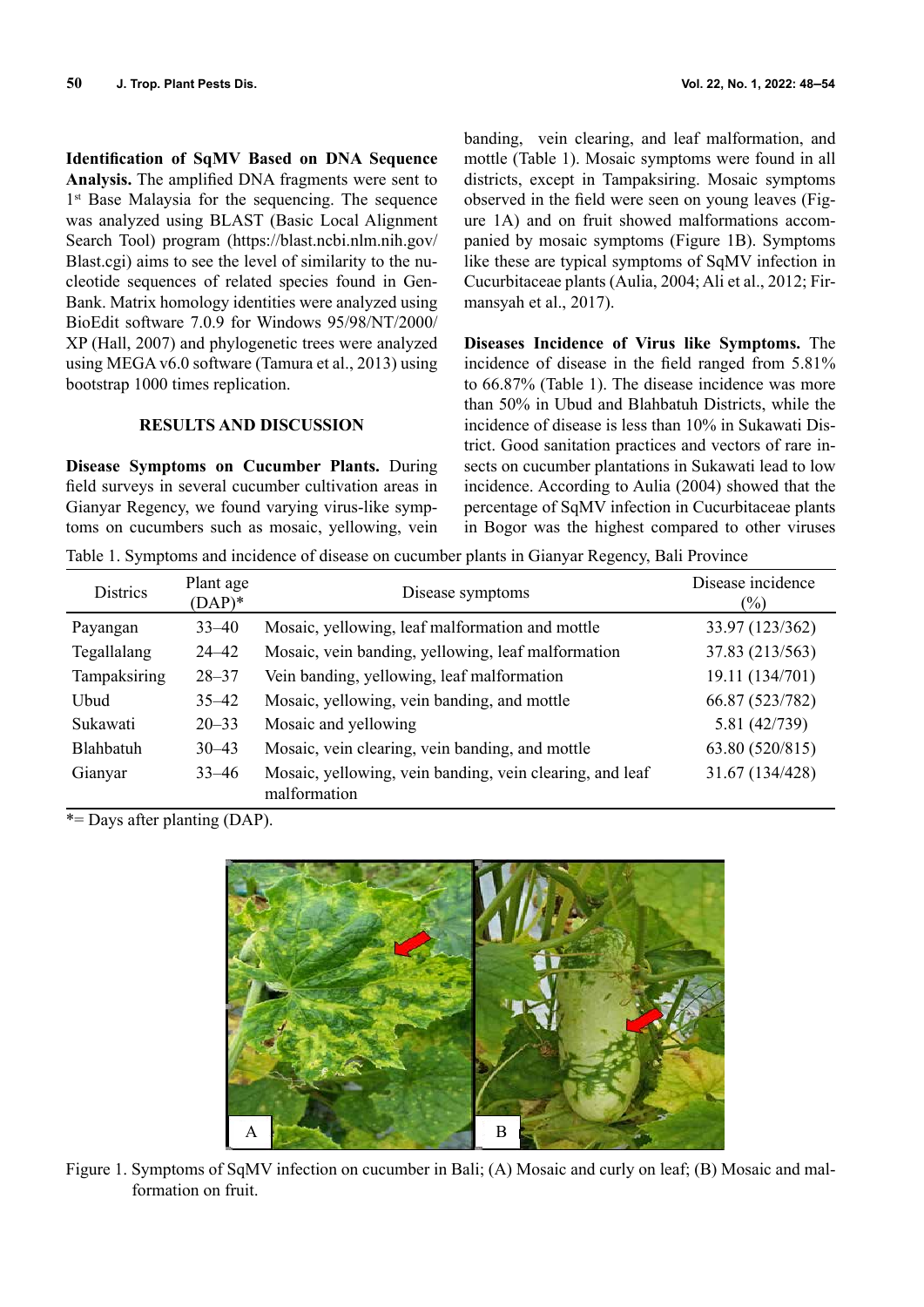(CMV, PRSV, ZYMV). Ali et al. (2012) reported that the percentage of Cucurbitaceae plants infected with SqMV was only 3.8%. Meanwhile, Şevik & Toksöz (2008) reported that SqMV infection in pumpkins (*C. moschata* and *C. maxima*) was 21.11% and in zucchini as much as 20%, while Dikova & Hristova (2002) stated that seed-borne SqMV in Cucurbitaceae plants reached 91%. The spread of SqMV in the field is due to the inoculum sources that are continuously available in the field due to the unavailability of virus-free seeds.

**Virus Identification by RT-PCR, Sequencing and Sequence Analysis.** Specific DNA band SqMV measuring  $\pm 582$  bp was successfully amplified in several samples showing mosaic symptoms from Payangan, Tegallalang, Ubud, Sukawati, Blahbatuh, and Gianyar Districts, except for samples from Tampaksiring (Figure 2). No mosaic symptoms were found on cucumbers in Tampaksiring and no SqMV was detected by RT-PCR, it was suspected that there were other viruses that infect cucumber plants. Chinnaraja et al. (2015) succeeded in detecting SqMV from watermelon and pumpkin plant samples in Trinidad with an amplicon size of  $\pm 582$  bp using the same primer.

The homology of SqMV nucleotides and amino acids between isolates in other countries was 87.2– 96.5% and 89.8–96.1%, respectively. These data indicated that the samples from Bali which were aligned with the sequence from GenBank were SqMV isolates. The nucleotide sequence similarity of the CP SqMV gene ranged from 81.1–99.6% for the same virus species (Haudenshield & Palukaitis, 1998). The SqMV isolate from Bali had the highest nucleotide homology at 91.9–93.4% and amino acids 94.0–94.5% and was closely related to the Brazil isolate (KT923125) and had lower isolate homology than other countries. The relationship between isolates based on phylogenetic analysis showed that SqMV isolates from Bali were

in the same group as SqMV watermelon isolates from Brazil and separated from SqMV isolates from other countries (China, Trinidad, Spain, Japan, Arizona, Cekoslowakia, and Australia) (Figure 3). In this study, the differences in these groups are not due to geographic location and hosts (watermelon, squash, crookneck pumpkin).

SqMV is an exotic virus because it includes quarantine plant pest organisms (OPTK) category A2 group 1. Prior to 2015, SqMV was included in quarantine plant pest organism category A1 (OPTK A1) whose presence had not been reported in Indonesia. In 2015 until now, SqMV was reported in Indonesia on cucumber plants in Bogor (Kementan, 2020), so that in 2015, SqMV changed its status from OPTK A1 to OPTK A2, namely OPTK that already exists in Indonesia, but its existence is still limited. in some areas only.

SqMV may have infected Cucurbitaceae plants in Indonesia for a long time, but not many have reported its molecular character. SqMV has been reported to infect cucumber plants in Bogor based on serological detection (Firmansyah et al., 2017). In addition, the molecular character of SqMV isolates from Java has been reported by Listihani (2019). The presence of SqMV infection in cucumber plants in Gianyar in this study indicated that the distribution was increasing and it was difficult to control SqMV in the field.

This is the first report of SqMV infection in cucumber plants in Bali. The absence of an appropriate detection method and clean sanitation in the field, the present of insect vectors all year round in the field, as well as the use of non-virus-free seeds are the causes of the rapid spread of SqMV distribution in the field (Firmansyah et al., 2017). Several factors that can trigger the emergence of new diseases in an area are plant cultivation techniques and traffic of plant material between regions as well as changes in climatic conditions



Figure 2. Visualization of DNA amplification of SqMV with primer pair of SqMV RNA2-f1/RNA2-r1 on 1% agarose gel. (M) DNA marker (1 kb ladder) (Thermo Scientific), (1 to 7) DNA samples from: (1) Payangan; (2) Tegallalang; (3) Tampaksiring; (4) Ubud; (5) Sukawati; (6) Blahbatuh; (7) Gianyar.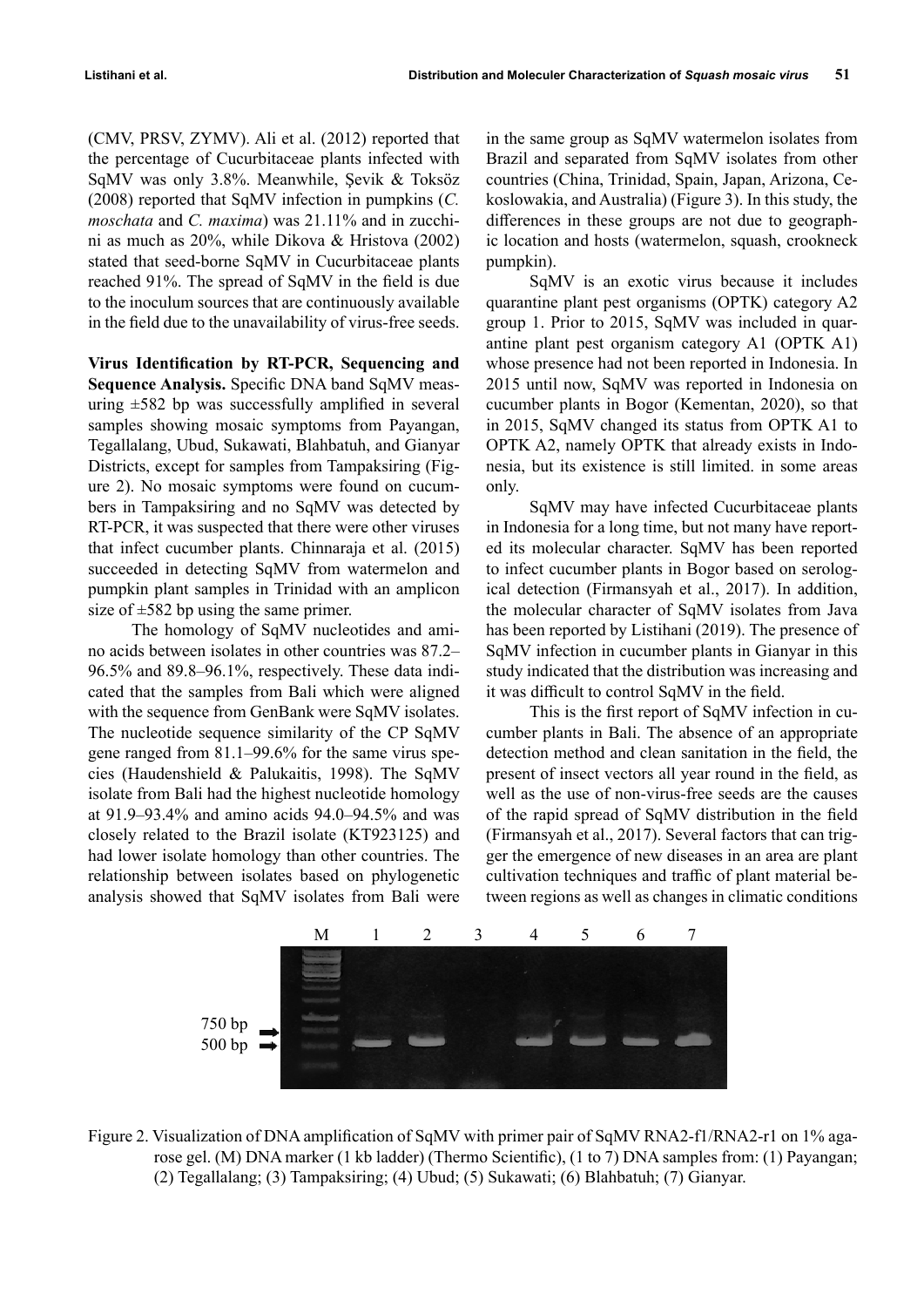

Figure 3. Phylogeny tree of nucleotide sequences of CP SqMV Bali Isolates using MEGA 6.0 (Neighbour Joining with bootstrap 1000x) with SqMV from other countries that deposited in GenBank. *Bean pod mottle virus* (BPMV) from America is used as out groups. The highlight mark is a SqMV isolates from Bali.

(Jones, 2016). Nancarrow et al. (2014), studied the effects of elevated (10–21 °C, night/day) or ambient (5– 16 ºC, night/day) temperature winter growing season regimes on wheat plants infected with BYDV. Infected plants grown under elevated temperature were larger, developed virus symptoms earlier, and had higher virus titers than plants grown at ambient temperature. SqMV can infect cucumber seeds up to 100% (Firmansyah et al., 2017). This does not rule out the possibility that the source of SqMV infection in Indonesia comes from imported seeds.

#### **CONCLUSION**

Variations in symptoms were found in all sampling locations, but mosaic symptoms were not found in Tampaksiring. based on RT-PCR, plants showing mosaic symptoms were positive for SqMV. Therefore, cucumber plantings at all locations in Gianyar were positive for SqMV infection, except Tampaksiring. This study is the first report of SqMV infection in Bali. The existence of SqMV in Gianyar, Bali shows the increasing number of sources of inoculum in the field.

Therefore, it is necessary to prevent the distribution of seeds and seedlings to other areas that have not been infected with SqMV.

#### **ACKNOWLEDGMENTS**

We would like to thank the Head of the Plant Disease Laboratory, Udayana University for providing a tool for molecular detection.

#### **FUNDING**

Research with independent funding sources.

#### **AUTHORS' CONTRIBUTIONS**

I, NPP, DGWS, KAY, TAP, and GNASW carried out the survey and sampling including observation of disease symptoms on cucumber cultivations in Gianyar, Bali. TAD and MS supported the research materials. I, DGWS, KAY, and GNAWS performed molecular work and data analysis. I, DGWS, NPP, KAY, TAP, GNAWS, TAD, and MS prepared the manuscript. The author provides feedback and comments on the flow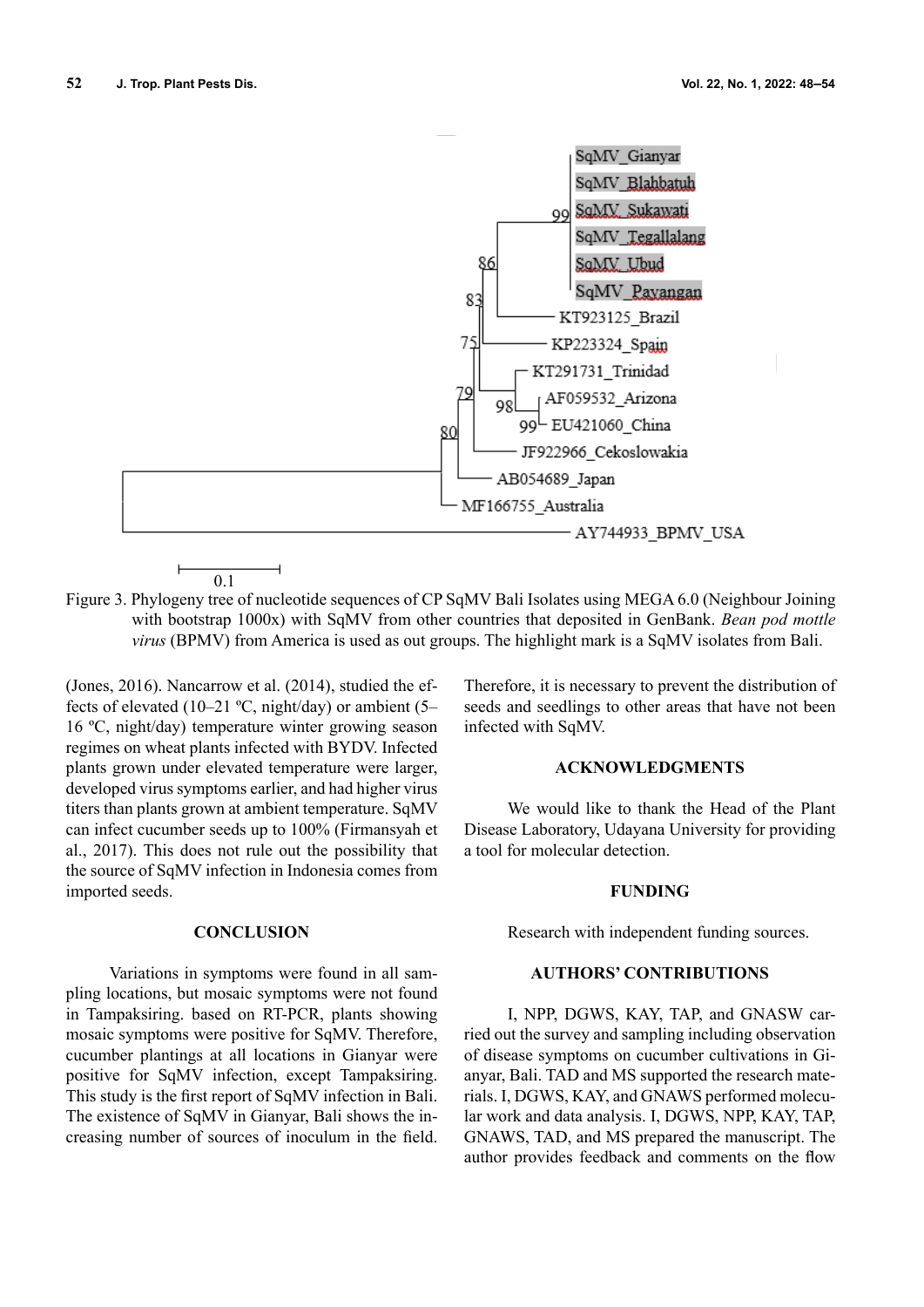of research, data analysis and interpretation as well as shape of the manuscript. All the authors have read and approved the final manuscript.

## **COMPETING INTEREST**

Authors declare no competing interest such as financial or non-financial interests, professional or personal relationships that are directly or indirectly connected to the work submitted for publication.

### **REFERENCES**

- Ahanger RA, Bhat HA, Bhat TA, Ganie SA, Lone AA, Wani IA, Ganai SA, Haq S, Khan OA, Junaid JM, & Bhat TA. 2013. Impact of climate change on plant diseases. *Int. J. Modern Plant & Anim Sci*. 1(3): 105–115.
- Ali A, Mohammad O, & Khattab A. 2012. Distribution of viruses infecting cucurbit crops and isolation of potential new virus-like sequences from weeds in Oklahoma. *Plant Dis*. 96(2): 243–248. https://doi.org/10.1094/PDIS-05-11-0419
- Aulia R. 2004. Inventarisasi dan deteksi virus penyebab mosaik pada Famili Cucurbitaceae di Kotamadya Bogor, Pasir Muncang dan Cibodas [Inventory and detection of virus causing mosaic in the Cucurbitaceae Family in the Bogor, Pasir Muncang and Cibodas]. *Skripsi*. IPB University. Bogor.
- Chinnaraja C, Ramkissoon A, Rajendran R, Tony ST, Ramsubhag A, & Jayaraj J. 2015. First report of *Zucchini yellow mosaic virus* and *Squash mosaic virus* infecting cucurbits in Trinidad. *Plant Dis.* 100(4): 866. https://doi.org/10.1094/PDIS-09-15-0988-PDN
- Dikova B & Hristova D. 2005. Detection of *Squash mosaic virus* (SqMV), *Zucchini yellow mosaic virus* (ZYMV) and *Cucumber mosaic virus*  (CMV) in cucurbit seeds. *Bulg. J. Agric. Sci.*  11(1): 49-59.
- Doyle JJ & Doyle JL. 1990. Isolation of plant DNA from fresh tissue. *Focus*. 12(1): 13–15.
- Firmansyah D, Widodo, & Hidayat SH. 2017. Chitosan and plant growth promoting rhizobacteria application to control *Squash mosaic virus* on cucumber plants. *Asian J. Plant Pathol.* 11: 148–155. https://doi.org/10.3923/ajppaj.2017.148.155
- Hall T. 2007. BioEdit version 7.0.9. Carlsbad: Computer Program and documentation, Ibis Biosciences. http://www.mbio.ncsu.edu/BioEdit/ bioedit.html
- Hanssen IM, Lapidot M, & Thomma BPHJ. 2010. Emerging viral diseases of tomato crops. *Mol. Plant Microbe Interac.* 23(5): 539–548. https:// doi.org/10.1094/MPMI-23-5-0539
- Haudenshield JS & Palukaitis P. 1998. Diversity among isolates of *Squash mosaic virus*. *J. Gen. Virol.* 79(10): 2331–2341. https://doi. org/10.1099/0022-1317-79-10-2331
- Jones RAC. 2016. Future scenarios for plant virus pathogens as climate change progresses. *Adv. Virus Res.* 95: 87–147. https://doi.org/10.1016/ bs.aivir.2016.02.004
- [Kementan] Kementrian Pertanian Republik Indonesia. 2020. Peraturan Menteri Pertanian Republik Indonesia nomor 25 tahun 2020 tentang jenis organisme pengganggu tumbuhan karantina [Regulation of the Minister of Agriculture of the Republic of Indonesia number 25 year 2020 about types of quarantine plant disordering organisms]. Kementerian Pertanian Republik Indonesia. Jakarta.
- Lestari SM & Nurhayati E. 2014. Efisiensi tular benih *Squash mosaic virus* pada Cucurbitaceae [Seed transmission efficiency of *Squash mosaic virus* on cucurbitaceae]. *J. Fitopatol. Indones.* 10(3): 81–86. https://doi.org/10.14692/jfi.10.3.81
- Listihani. 2019. Karakterisasi dan epidemic virus pada tanaman mentimun di Pulau Jawa [Characterization and epidemics of virus on cucumber in Java Island]. *Dissertation.* IPB University. Bogor.
- Maina S, Edwards OR, & Jones RAC. 2017. Two complete genome sequences of *Squash mosaic virus*  from 20-year-old cucurbit leaf samples from Australia. *Genome Announc*. 5(32): e00778-17. https://doi.org/10.1128/genomeA.00778-17
- Nancarrow N, Constable FE, Finlay KJ, Freeman AJ, Rodoni BC, Trebicki P, Vassiliadis S, Yen AL, & Luck JE. 2014. The effect of elevated temperature on *Barley yellow dwarf virus*-PAV in wheat. *Virus Res.* 186: 97–103. https://doi. org/10.1016/j.virusres.2013.12.023
- Purba ER, Lestari SM, Nurhaelena Y, & Hidayat SH. 2017. Deteksi *Squash mosaic virus* pada lima varietas mentimun (*Cucumis sativus* L.) [*Squash*